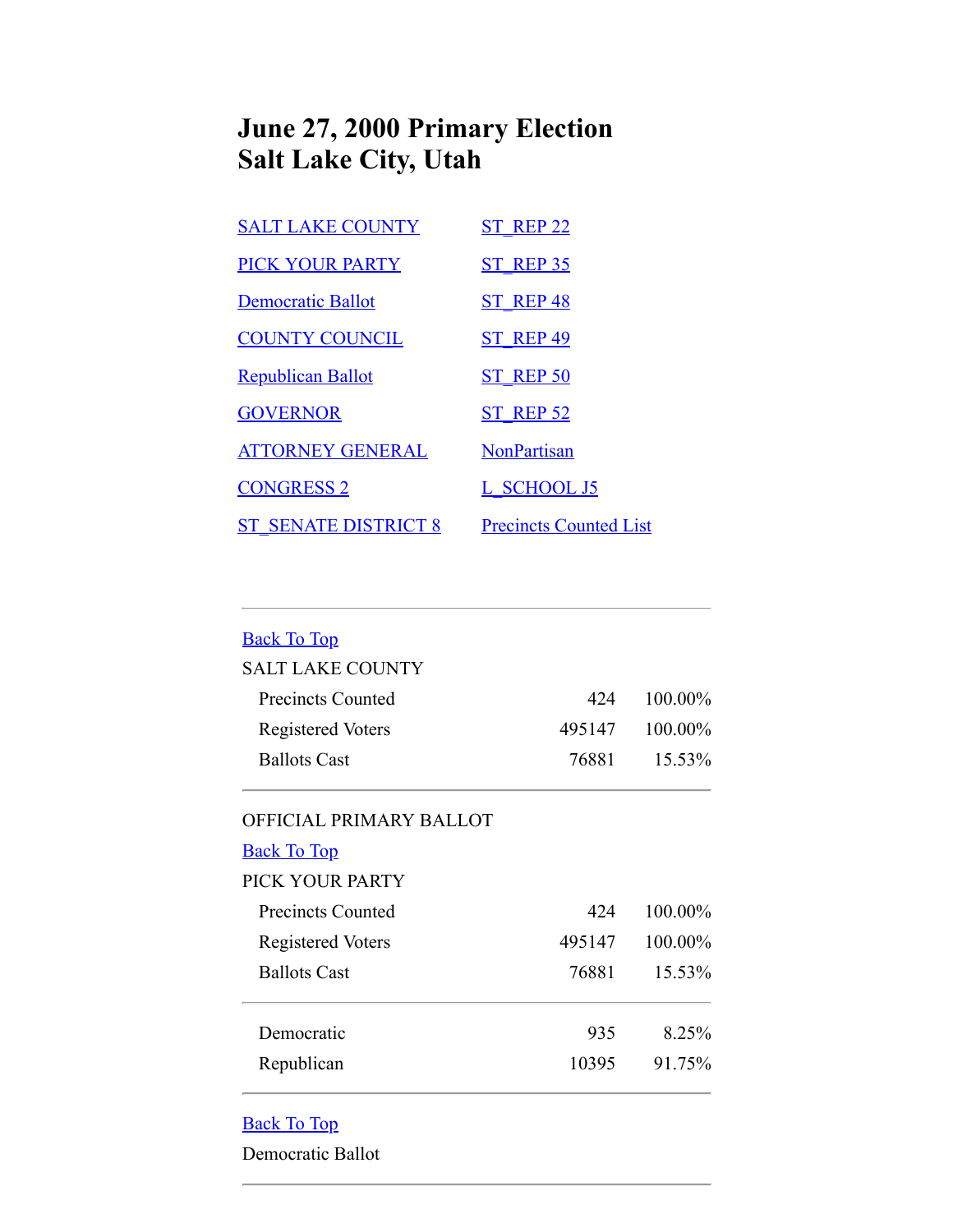<span id="page-1-2"></span><span id="page-1-1"></span><span id="page-1-0"></span>

| <b>Back To Top</b>            |        |          |
|-------------------------------|--------|----------|
| <b>COUNTY COUNCIL</b>         |        |          |
| <b>Precincts Counted</b>      | 79     | 100.00%  |
| <b>Registered Voters</b>      | 86011  | 100.00%  |
| <b>Ballots Cast</b>           | 776    | $0.90\%$ |
| For County Council Dist $# 6$ |        |          |
| <b>J. CHRIS CAGE</b>          | 336    | 47.46%   |
| PETE KUTULAS                  | 372    | 52.54%   |
| <b>Back To Top</b>            |        |          |
| Republican Ballot             |        |          |
| <b>Back To Top</b>            |        |          |
| <b>GOVERNOR</b>               |        |          |
| <b>Precincts Counted</b>      | 424    | 100.00%  |
| <b>Registered Voters</b>      | 495147 | 100.00%  |
| <b>Ballots Cast</b>           | 73863  | 14.92%   |
| For Governor                  |        |          |
| <b>GLEN P. DAVIS</b>          | 29726  | 40.65%   |
| & GREG HAWKINS                |        |          |
| MICHAEL O. LEAVITT            | 43409  | 59.35%   |
| & OLENE S. WALKER             |        |          |
| <b>Back To Top</b>            |        |          |
| <b>ATTORNEY GENERAL</b>       |        |          |
| <b>Precincts Counted</b>      | 424    | 100.00%  |
| <b>Registered Voters</b>      | 495147 | 100.00%  |
| <b>Ballots Cast</b>           | 73863  | 14.92%   |
| For Attorney General          |        |          |
| <b>FRANK MYLAR</b>            | 24887  | 35.38%   |
| <b>MARK L. SHURTLEFF</b>      | 45462  | 64.62%   |
|                               |        |          |

## <span id="page-1-4"></span><span id="page-1-3"></span>Back To Top

CONGRESS 2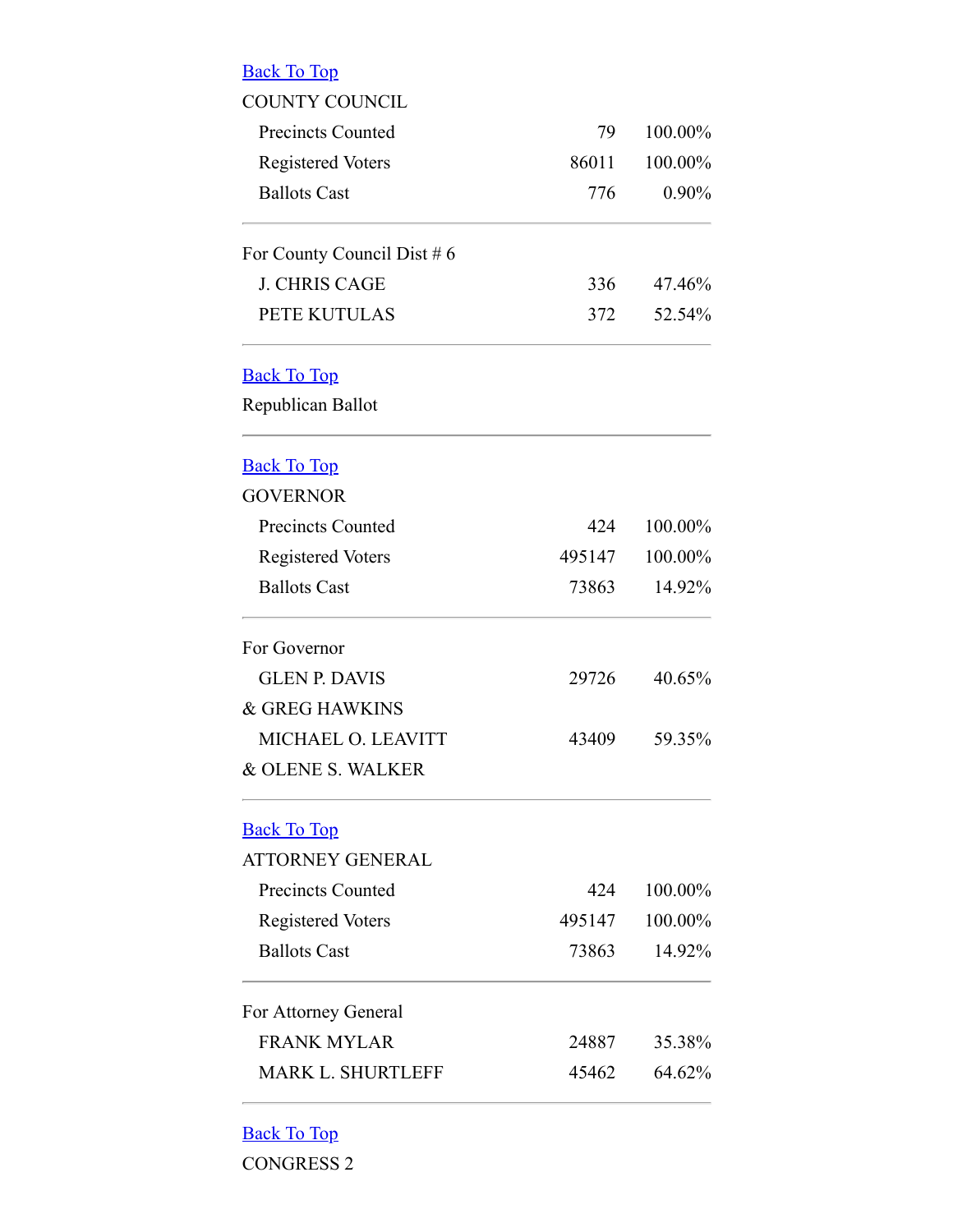<span id="page-2-2"></span><span id="page-2-1"></span><span id="page-2-0"></span>

| <b>Precincts Counted</b>            | 356    | 100.00% |  |
|-------------------------------------|--------|---------|--|
| <b>Registered Voters</b>            | 411638 | 100.00% |  |
| <b>Ballots Cast</b>                 | 64613  | 15.70%  |  |
| For US Representative District $#2$ |        |         |  |
| <b>MERRILL COOK</b>                 | 26199  | 41.13%  |  |
| DEREK W. SMITH                      | 37494  | 58.87%  |  |
| <b>Back To Top</b>                  |        |         |  |
| ST SENATE DISTRICT 8                |        |         |  |
| <b>Precincts Counted</b>            | 38     | 100.00% |  |
| <b>Registered Voters</b>            | 41364  | 100.00% |  |
| <b>Ballots Cast</b>                 | 6079   | 14.70%  |  |
| For State Senate District # 8       |        |         |  |
| <b>DENNIS R. BAIRD</b>              | 2206   | 38.47%  |  |
| <b>CARLENE M. WALKER</b>            | 3529   | 61.53%  |  |
| <b>Back To Top</b>                  |        |         |  |
| ST REP 22                           |        |         |  |
| <b>Precincts Counted</b>            | 11     | 100.00% |  |
| <b>Registered Voters</b>            | 13389  | 100.00% |  |
| <b>Ballots Cast</b>                 | 1424   | 10.64%  |  |
| For State Representative #22        |        |         |  |
| <b>JOHN H. HOHLBAUCH</b>            | 564    | 43.42%  |  |
| <b>JACK NIELSEN</b>                 | 735    | 56.58%  |  |
| <b>Back To Top</b>                  |        |         |  |
| ST REP 35                           |        |         |  |
| <b>Precincts Counted</b>            | 16     | 100.00% |  |
| <b>Registered Voters</b>            | 15653  | 100.00% |  |
| <b>Ballots Cast</b>                 | 1798   | 11.49%  |  |
| For State Representative $#35$      |        |         |  |
| <b>RUSSELL A. JOHNSEN</b>           | 698    | 46.85%  |  |
| PAUL D. WALKER                      | 792    | 53.15%  |  |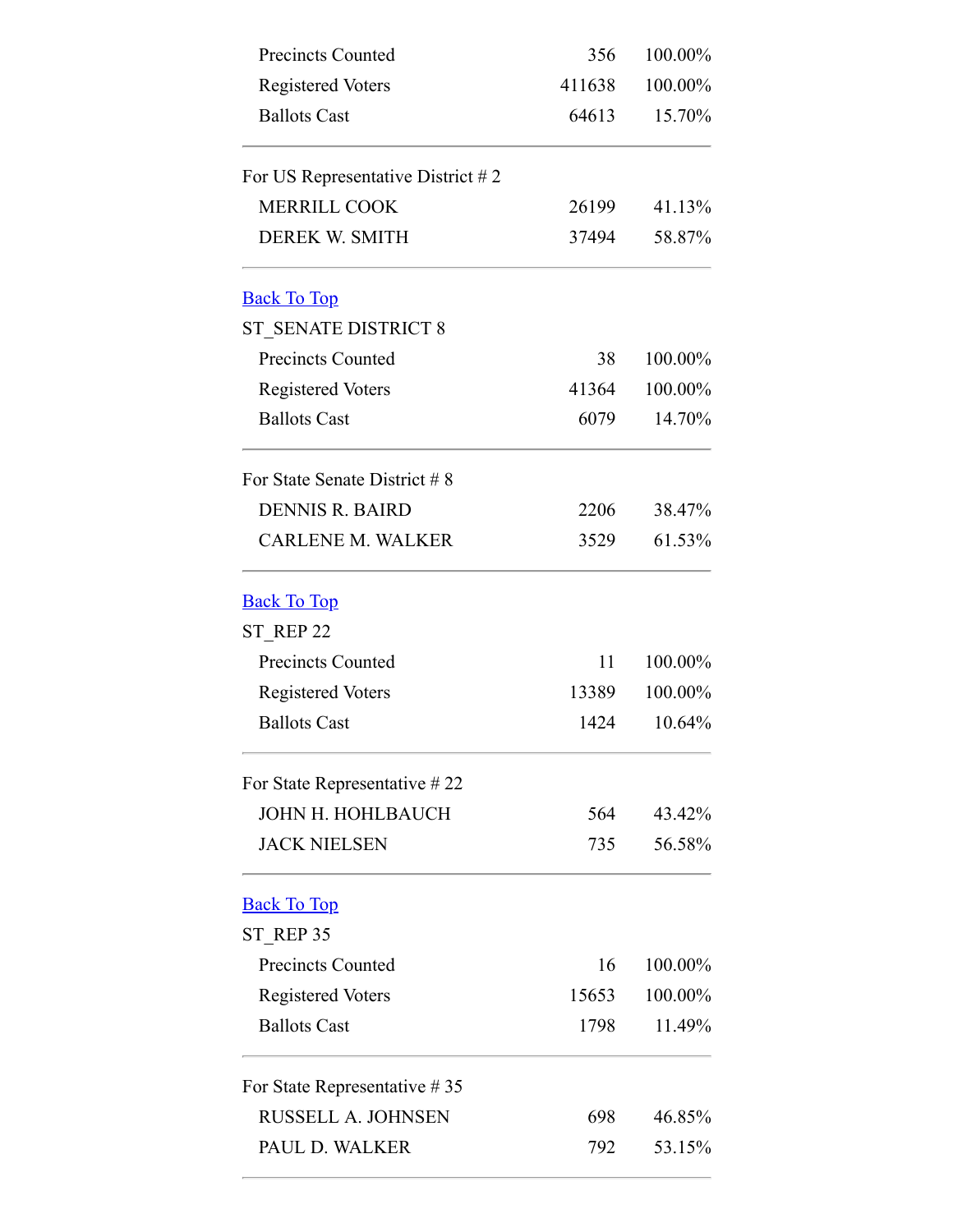<span id="page-3-1"></span><span id="page-3-0"></span>

| <b>Back To Top</b>              |       |         |  |
|---------------------------------|-------|---------|--|
| ST REP 48                       |       |         |  |
| <b>Precincts Counted</b>        | 15    | 100.00% |  |
| <b>Registered Voters</b>        | 15374 | 100.00% |  |
| <b>Ballots Cast</b>             | 2992  | 19.46%  |  |
| For State Representative #48    |       |         |  |
| <b>ART HADDOW</b>               | 958   | 35.57%  |  |
| DAN C. SIMONS, JR.              | 1735  | 64.43%  |  |
| <b>Back To Top</b>              |       |         |  |
| ST REP 49                       |       |         |  |
| <b>Precincts Counted</b>        | 12    | 100.00% |  |
| <b>Registered Voters</b>        | 15114 | 100.00% |  |
| <b>Ballots Cast</b>             | 3070  | 20.31%  |  |
| For State Representative $#49$  |       |         |  |
| <b>GREG J. CURTIS</b>           | 1533  | 54.95%  |  |
| PATRICK HENRY HANSEN            | 1257  | 45.05%  |  |
| <b>Back To Top</b>              |       |         |  |
| ST REP 50                       |       |         |  |
| <b>Precincts Counted</b>        | 20    | 100.00% |  |
| <b>Registered Voters</b>        | 24790 | 100.00% |  |
| <b>Ballots Cast</b>             | 4911  | 19.81%  |  |
| For State Representative $# 50$ |       |         |  |
| <b>MERLYNN T. NEWBOLD</b>       | 2425  | 52.83%  |  |
| <b>CLARK L. REBER</b>           | 2165  | 47.17%  |  |
| <b>Back To Top</b>              |       |         |  |
| ST REP 52                       |       |         |  |
| <b>Precincts Counted</b>        | 19    | 100.00% |  |
| <b>Registered Voters</b>        | 25903 | 100.00% |  |
| <b>Ballots Cast</b>             | 4108  | 15.86%  |  |

<span id="page-3-3"></span><span id="page-3-2"></span>For State Representative # 52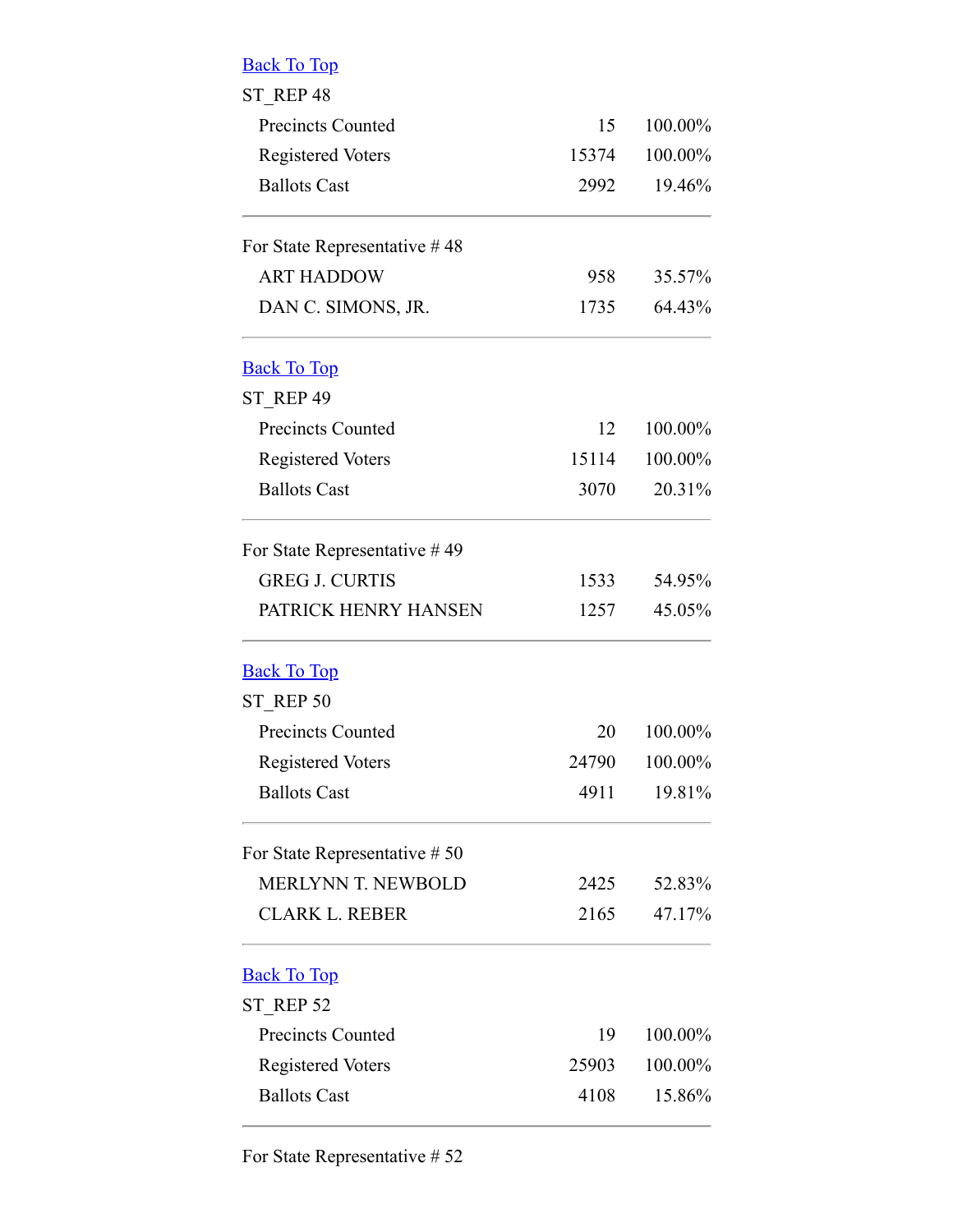<span id="page-4-1"></span><span id="page-4-0"></span>

| <b>RANDY BROWNING</b>          | 1293  | 36.36%  |
|--------------------------------|-------|---------|
| <b>DAVID L. HOGUE</b>          | 2263  | 63.64%  |
| <b>Back To Top</b>             |       |         |
| NonPartisan                    |       |         |
| <b>Back To Top</b>             |       |         |
| L SCHOOL J5                    |       |         |
| <b>Precincts Counted</b>       | 34    | 100.00% |
| Registered Voters              | 44275 | 100.00% |
| <b>Ballots Cast</b>            | 8248  | 18.63%  |
| For Jordan School District # 5 |       |         |
| <b>RALPH J. HAWS</b>           | 2238  | 35.47%  |
| <b>TERESA WAY</b>              | 2212  | 35.06%  |
| <b>J. SCOTT HUMPHREY</b>       | 1859  | 29.47%  |

## <span id="page-4-2"></span>Back To Top

Precincts Counted / Precincts Not Counted

|                   | P001 P002 P003 P004 P005 P006 P007 P008 P009 P010 |  |                                              |  |  |
|-------------------|---------------------------------------------------|--|----------------------------------------------|--|--|
| P <sub>0</sub> 11 |                                                   |  | P012 P013 P014 P015 P016 P017 P018 P019 P020 |  |  |
| P <sub>021</sub>  |                                                   |  | P022 P023 P024 P025 P026 P027 P028 P029 P030 |  |  |
| P <sub>0</sub> 31 | P032 P033 P034 P035 P036 P037 P038 P039 P040      |  |                                              |  |  |
|                   | P041 P042 P043 P044 P045 P046 P047 P048 P049 P050 |  |                                              |  |  |
|                   | P051 P052 P053 P054 P055 P056 P057 P058 P059 P060 |  |                                              |  |  |
| P <sub>061</sub>  |                                                   |  | P062 P063 P064 P065 P066 P067 P068 P069 P070 |  |  |
| P <sub>071</sub>  |                                                   |  | P072 P073 P074 P075 P076 P077 P078 P079 P080 |  |  |
| P081              | P082 P083 P084 P085 P086 P087 P088 P089 P090      |  |                                              |  |  |
|                   | P091 P092 P093 P094 P095 P096 P097 P098 P099 P100 |  |                                              |  |  |
| P <sub>101</sub>  |                                                   |  | P102 P103 P104 P105 P106 P107 P108 P109 P110 |  |  |
|                   | P111 P112 P113 P114 P115 P116 P117 P118 P119 P120 |  |                                              |  |  |
|                   | P121 P122 P123 P124 P125 P126 P127 P128 P129 P130 |  |                                              |  |  |
|                   | P131 P132 P133 P134 P135 P136 P137 P138 P139 P140 |  |                                              |  |  |
|                   | P141 P142 P143 P144 P145 P146 P147 P148 P149 P150 |  |                                              |  |  |
| P <sub>151</sub>  |                                                   |  | P152 P153 P154 P155 P156 P157 P158 P159 P160 |  |  |
|                   | P161 P162 P163 P164 P165 P166 P167 P168 P169 P170 |  |                                              |  |  |